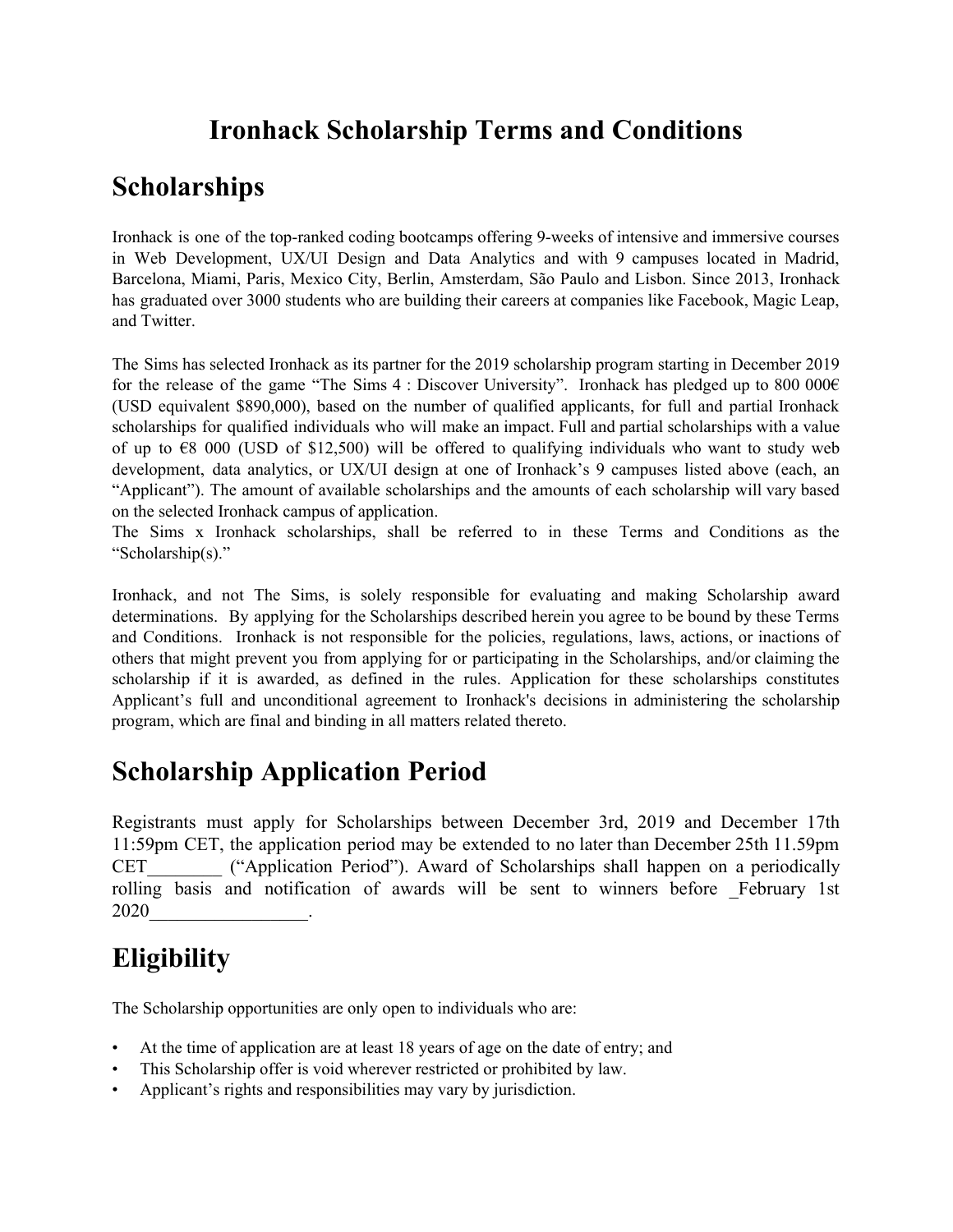By applying to the Scholarship, candidates acknowledge that:

- The course they apply to will require on-site presence in the City and Campus of their choice
- Any transportation, visa application, fees and accomodation are solely and entirely the candidate's responsibility.

## **Disqualification**

Ironhack reserves the right to unilaterally disqualify any applicant to any campus from The Sims scholarship program under the following circumstances:

- Suspicion of cheating, particularly in the event of the same individual applying twice or more
- Taking the technical assessment more than once unless authorized by an Ironhack staff member
- Misrepresentation of information during application
- Double application of the same individual to the same course for multiple campuses

Disqualification will result in immediate ineligibility for any Scholarship for Ironhack's courses, is final, binding and not subject to any appeal.

## **Post Application Campus Changes**

Applicants may not change the campus of their choice after submitting their applications, and during entire period of the application process. Applicants apply to one campus, and can win one scholarship.

Candidates who are awarded a full or partial scholarship for a specific campus of Ironhack through the The Sims x Ironhack scholarship program, and wish to change campus after being notified of winning a scholarship, are not guaranteed to have a scholarship in the new campus of their choice. Ironhack will review campus change demands of scholarship winners on a case by case basis, and does not guarantee the scholarship to be transferred to another campus in the same conditions. Applicants who win a scholarship for the campus they applied to and wish to transfer to another campus of Ironhack, may see the scholarship amount originally awarded reduced in order to transfer to another campus.

# **How to Apply**

At any time during the Application Period, access the Scholarship application from [www.ironhack.com/en/social-impact/ea-thesims-scholarship-2020](http://www.ironhack.com/en/social-impact/ea-thesims-scholarship-2020) and complete the application in full prior to the end of the Application Period. The Applicant will then be provided further information about completing the technical evaluations and any subsequent interviews.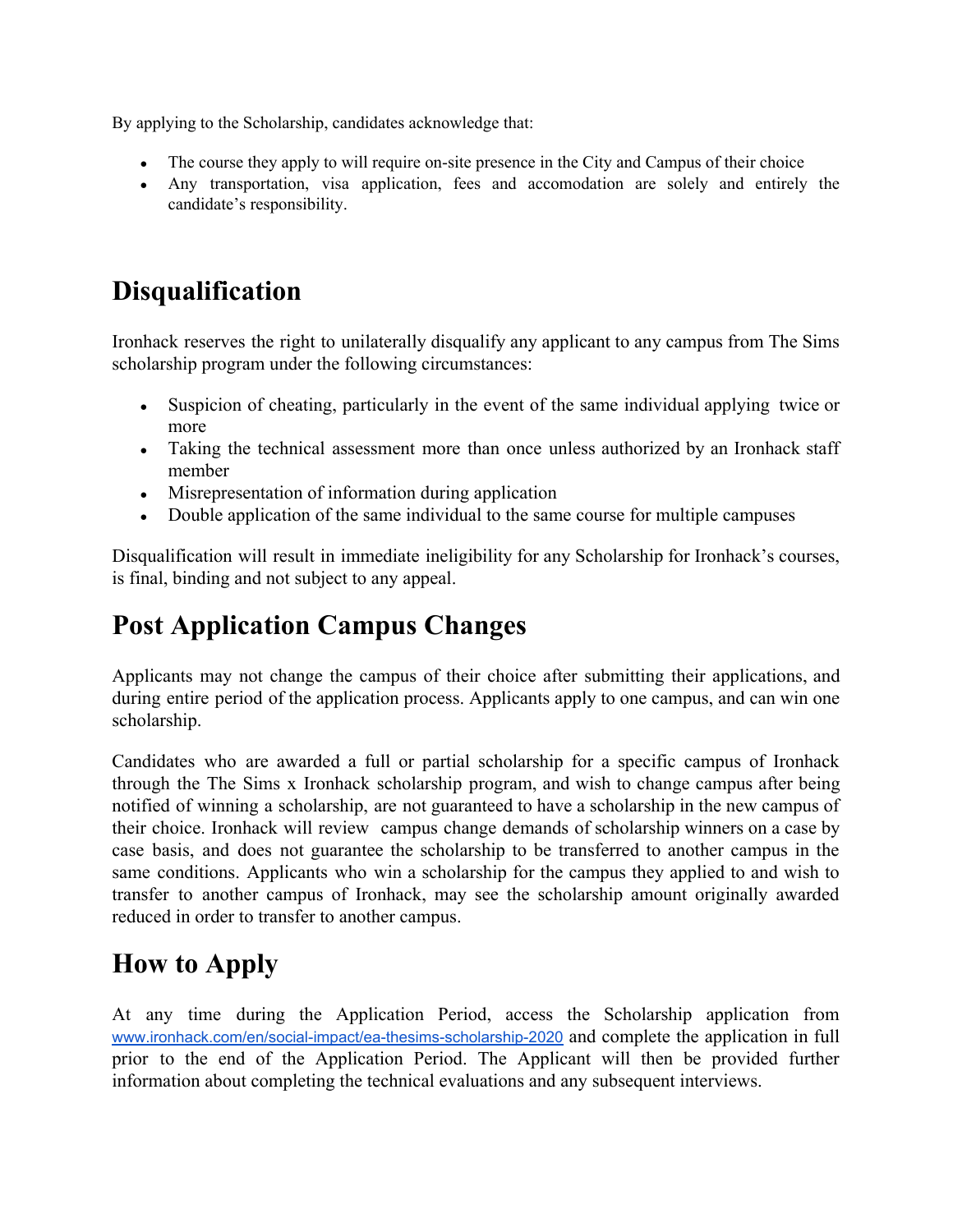## **Award of Scholarships**

#### **Judging Criteria:**

The scholarships will be awarded by Ironhack in its sole discretion, based on its analysis of:

- Satisfactory completion of the application.
- The content of applications, evaluated based on the quality and thoughtfulness of responses.
- Sufficient prerequisite knowledge necessary for the programs, as demonstrated by the application, technical evaluation and personal interviews.
- Satisfactory completion of the technical skills evaluation for the desired course of study.
- A demonstrated desire to participate in the training and use of that training to make a positive impact.

The decisions of Ironhack are final, binding, and not subject to appeal. Ironhack reserves the right to not award all scholarships in its sole discretion if it does not receive a sufficient number of qualified Applicants, or otherwise for reasons of force-majeure or causes beyond Ironhack's reasonable control. Ironhack also reserves the right to change the Terms and Conditions of this Scholarship upon reasonable notice to the Applicants.

All scholarships awarded are not cumulative with any other discount or reduction of tuition fees. Scholarship winners cannot benefit from additional discounts on top of the scholarship.

#### **Announcement of Scholarship Awards:**

Winners will be individually contacted by Ironhack and/or its representatives via e-mail addresses and contact numbers provided during application for the Scholarships, by no later than \_1st February 2020 date. The Sims and/or Ironhack may also announce Scholarship awards. Scholarships are non-transferrable and amounts are non-negotiable.

## **Privacy Notice**

Applicants agree that Ironhack may collect, store, share and otherwise use information provided during the registration/application process, including, but not limited to, full name, mailing address, phone number, and email address, including for administering the Scholarship program and verifying the Applicants' eligibility, self-identified race/ethnicity/gender, job title, and LinkedIn profile URL (if available) in the event an Applicant is selected for a Scholarship.

By applying and participating in this Scholarship program, each Applicant agrees that if the Applicant is awarded a Scholarship, Applicant's full name may be announced publicly (for example it may be posted on the Scholarships' website(s)) and his or her name and image may be used to promote the Scholarship program.